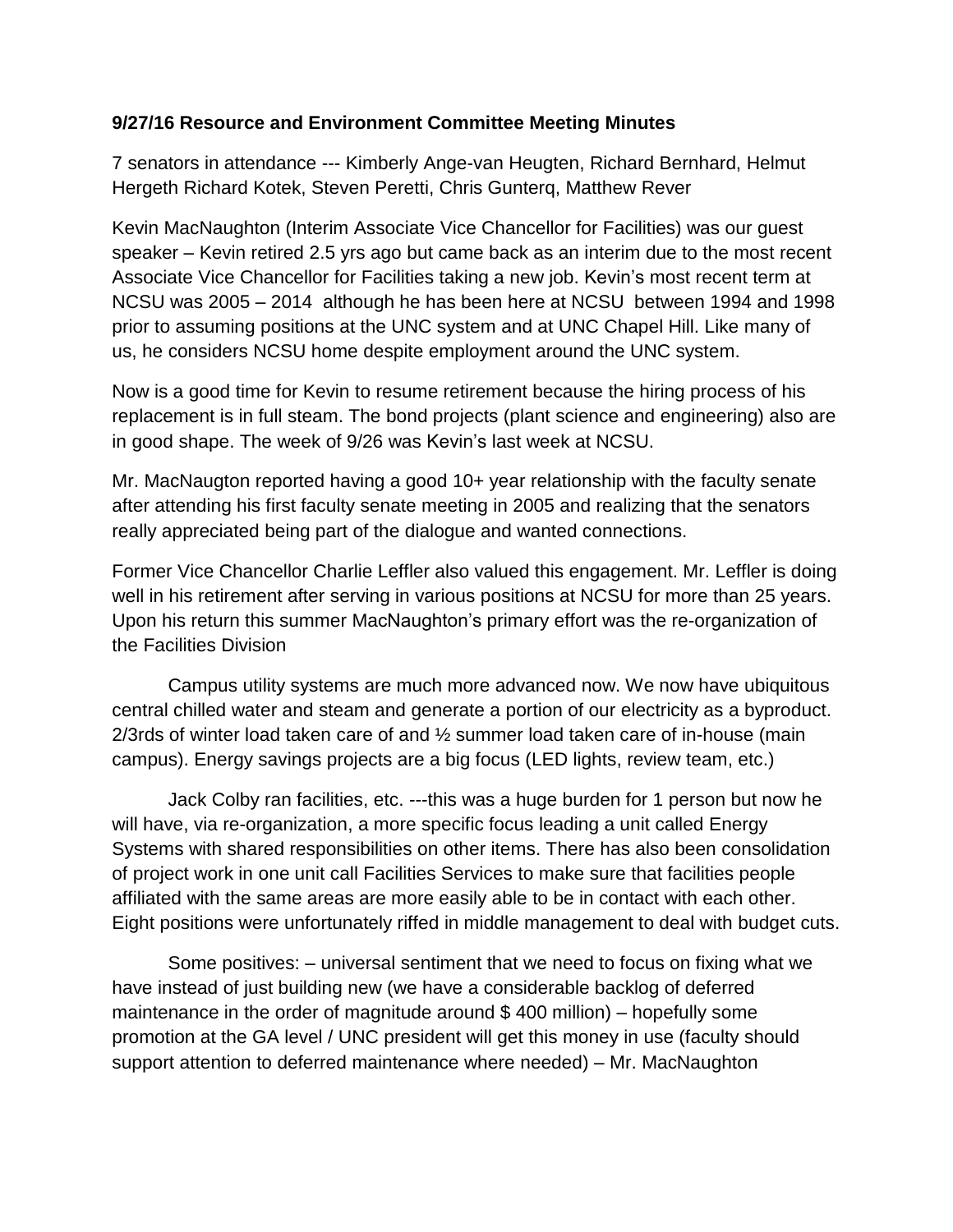recommends to ask for whole building renovations not just piecemeal approaches –ex: " like renovating Ricks hall".

There was a strong emphasis to appreciate what we have on Centennial Campus – this campus is novel across most universities – it is clearly a great success despite some worry about employee transfer back and forth to main campus.

There is a recommendation to invite Mr. Jeff Bandini to our R & E committee to discuss future Centennial Campus plans. He is leading that effort – it could be interesting for us to hear his ideas.

It is important to remember that the GA (General Assembly) will likely not support higher education as much as it used to and thus the future of NCSU support will likely be a focus for the chancellor in the future.

Mr. McNaughton came back because of NCSU being home and wonderful facilities people – down to the housekeepers being amazing. We should not forget how fortunate we are to have housekeeping people that we have such a positive and long term relationship with instead of using services with less consistency and reliability.

# **Senator Questions:**

Dr. Bernhard question – senate committees were involved in meeting the candidates of all vice chancellors previously & many connections were nicely organized – how can we make this happen again (since we were not included in the hiring of Mr. MacNaughton's replacement)?

Kevin recommends getting Scott Douglass (Vice Chancellor of Finance & Administration, successor to Charlie Leffler) to come and chat with us; this could help foster the relationship with the Faculty Senate. Get plugged into the Master Plan vision (meetings often on campus and we should ensure people go).

## Other Questions

– Will centennial have more parking decks? (Yes, structured parking will continue to be the approach used on this campus)

- Does textiles have any building updates in the plans (Not currently but encouragement for renovations to optimize space as discussed above could be a good plan).

- Student housing plans (potential Sullivan and Lee could be removed and new housing developed).

- How about Mr. MacNaughton's position – 3 finalists – the interviews are happening now and next week (some discussion on why no faculty involvement with this - should